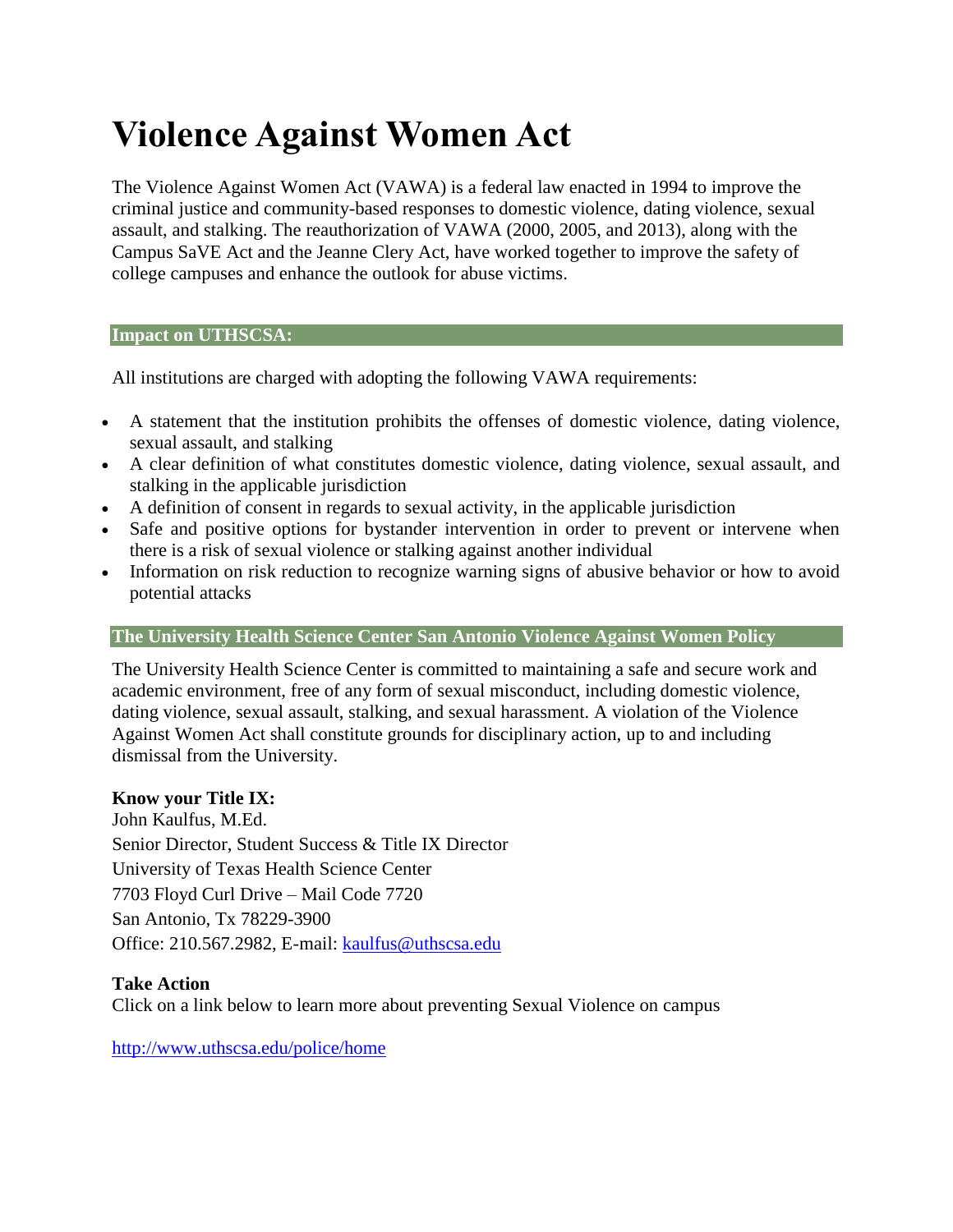#### **Sexual Violence Defined**

#### **Relationship Violence**

Relationship Violence includes **Domestic Violence** and **Dating Violence**. Domestic violence consists of abusive behavior that is used by an intimate partner to gain or maintain power and control over the intimate party and can take the form of assault, aggravated assault, battery, aggravated battery, sexual assault, sexual battery, false imprisonment or any criminal offense resulting in physical injury or death of one family or household member by another family or household member. Dating violence is violence committed by a person who has been in a romantic or intimate relationship with the victim. Whether there was such a relationship will be gauged by its length, type, and frequency of interaction.

#### **Sexual Assault**

Sexual Assault is defined as non-consensual, oral, anal, or vaginal penetration by or union with the sexual organ of another or by any other object. It also includes non-consensual sexual touching (fondling) or intentional contact with the breasts, buttocks, groin, or genitals.

#### **Stalking**

Stalking is a course of conduct directed at a specific person that would cause a reasonable person to fear for her, his, or others' safety, or to suffer substantial emotional distress. Stalking includes the concept of cyber-stalking, a particular form of stalking in which electronic media such as the internet, social networks, blogs, cell phones, texts, or other similar devices or forms of contact are used.

#### **Consent**

Consent is defined as intelligent, knowing, and voluntary agreement to engage in specific activity and shall not be construed to include submission obtained by force, intimidation, threat, blackmail, extortion, or any other method of coercion. Giving in is not the same as giving consent.

**What You Need to Know**

#### **Recognize and Avoid Abusive Behavior Such As:**

- 1. Frequent yelling directed at a partner
- 2. Blaming partner for own faults
- 3. Name calling
- 4. Consistently accusing partner of infidelity
- 5. Kicking, holding, slapping, or scratching
- 6. Use of verbal/abusive comments
- 7. Forcible sex

## **[Bystander Intervention:](http://www.uthscsa.edu/sites/default/files/police/2015InterveningtoPreventDomesticViolence.pdf)**

**OFFER SUPPORT** if you suspect that the person is being abused or has been sexually assaulted or stalked.

**SPEAK OUT** against all forms of sexual violence.

**BE AN ADVOCATE** for preventing sexual violence.

**MODEL** the behavior that values respect for others and promotes positive pro-social behavior.

## **Sexual Harassment and Sexual Misconduct Policy**

**<http://uthscsa.edu/hop2000/4.2.2.pdf>**